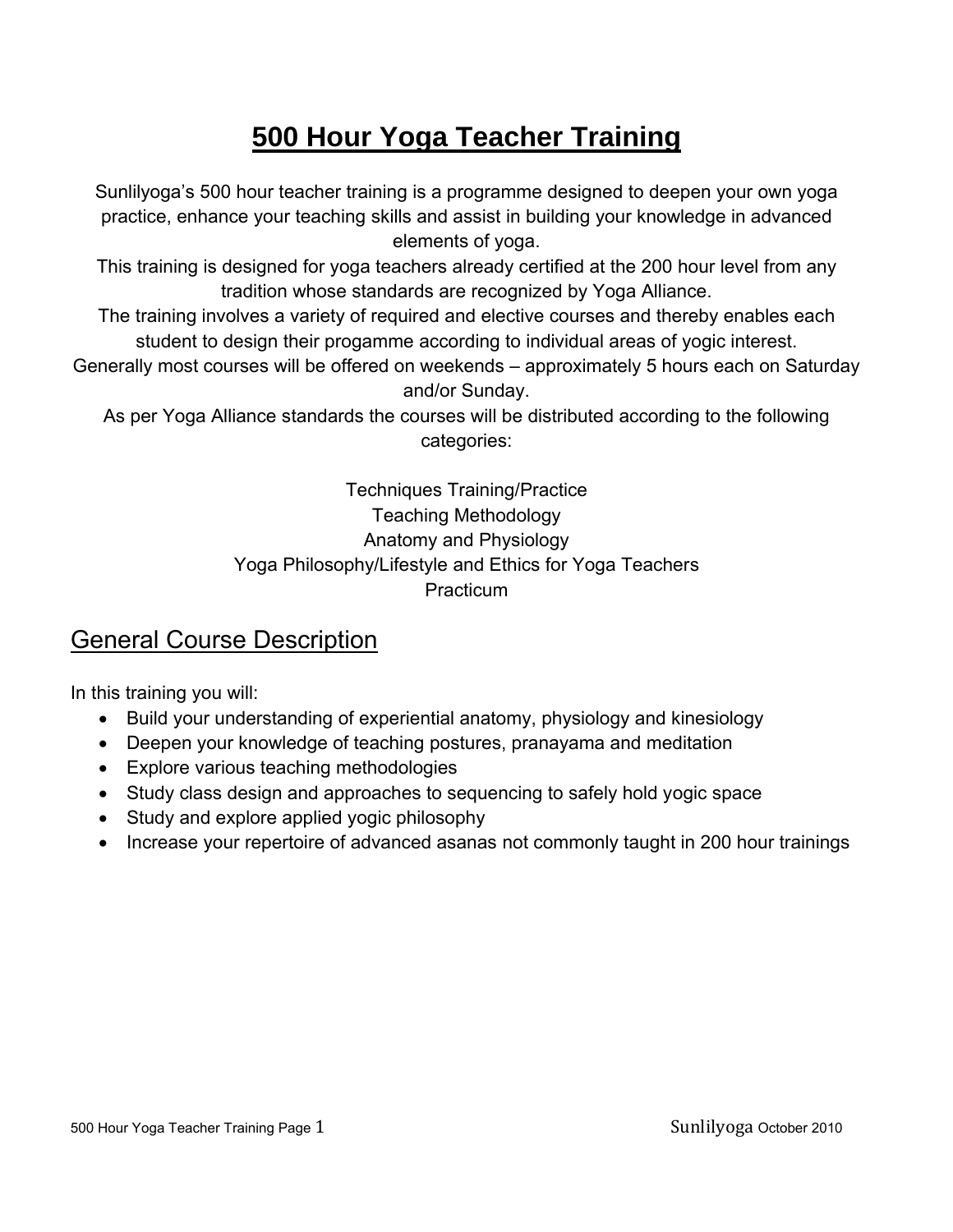#### Course Details

The Art of Assisting Teaching Pranayama The Chakras – anatomically and energetically Teaching Meditation Languaging – clarity with our words - saying what you mean Advanced Asanas Yogic Philosophy (130 hours)

Mentoring with an experienced Sunlilyoga teacher (15 hours)

Volunteer Teaching at Sunlilyoga (Seva) (22 hours)

Sunlilyoga Retreat (15 hours)

Study and attend other classes in 3 yoga traditions other than Kripalu (10 hours)

Develop and submit a course outline with lesson plans for a 4 hour workshop OR a mini yoga course of 4 classes. (8 hours)

Independent Study – participant's chosen topic subject to pre-approval (10 hours)

**Electives** (90 hours) (sample of possible courses all requiring pre-approval by Sunlilyoga)

- Two modules of Kripalu Centre's 500 hour programme
- Ayerveda and Macrobiotic medicine
- How to utilize props in your teaching
- Chanting
- Sanskrit

500 Hour Yoga Teacher Training Page 2 Sunlilyoga October 2010